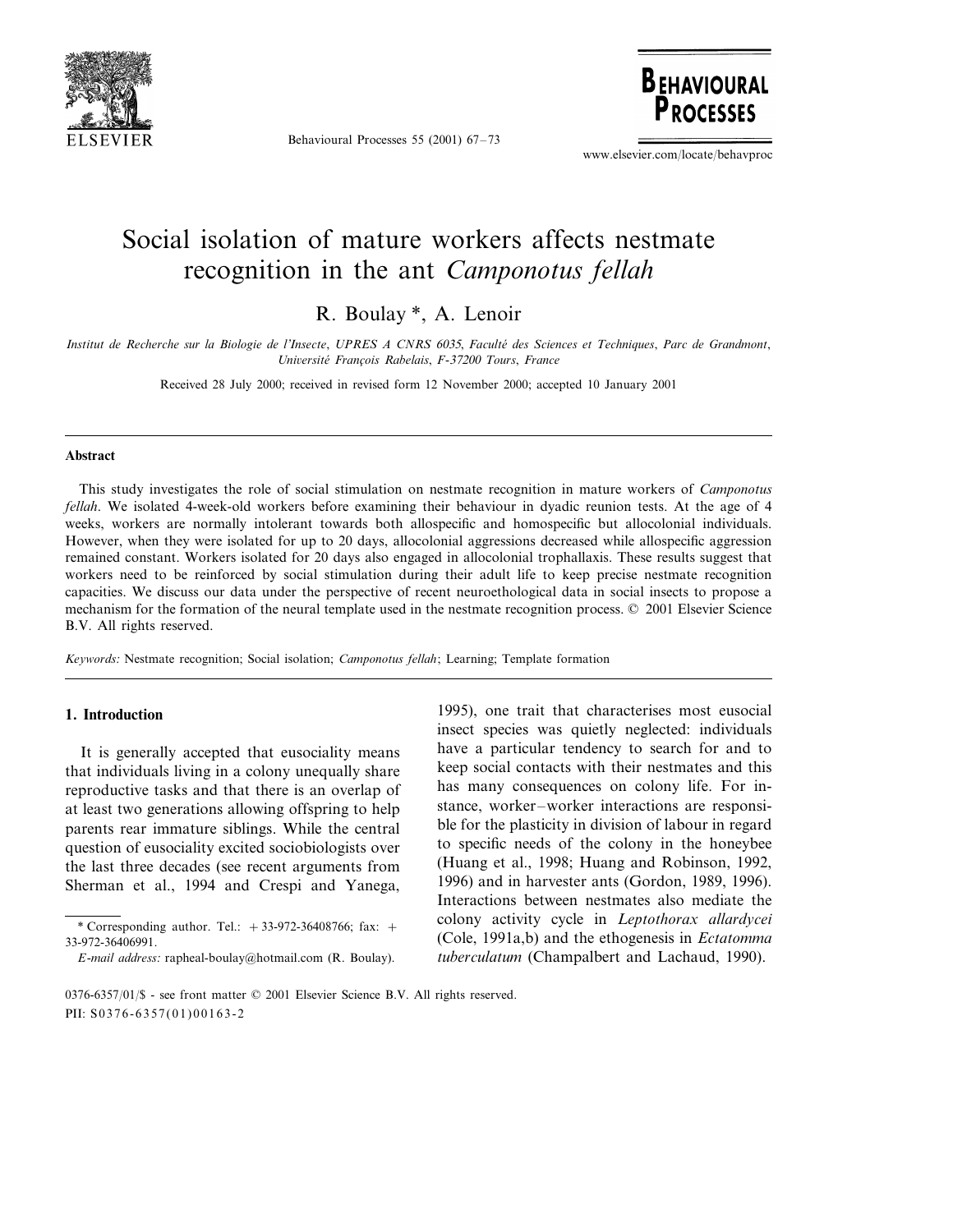In ants, worker–worker interactions also influence colony defence. Most ant species are aggressive animals that attack any allospecific or allocolonial intruder. This general aggressiveness is partly controlled by behavioural and chemical cues originating from nestmates. For instance, in *Pheidole pallidula* behavioural stimulations from minor workers are responsible for the ontogeny of aggressive behaviours in soldiers (Aarab and Jaisson, 1992). The occurrence of releaser and maybe primer pheromones that elicit aggressive behaviours, are also reported in many species (see review from Van der Meer and Alonso, 1998).

Worker–worker interactions also affect the capacity to discriminate between nestmates and aliens. This mechanism consists of the comparison of the phenotype (olfactory signature) of any encountered individuals with a reference (template). Of course, nestmates' signatures must have similarities and the template must reflect these similarities. At least in some formicines and myrmicines, callows acquire both the signature and the template from their nestmates (see Lenoir et al., 1999). However, in the carpenter ant *Camponotus fellah* and several other species, the colony signature is not static, but changes over time, suggesting that the template does so as well (Van der Meer et al., 1989; Provost et al., 1993; Nielsen et al., 1999; Boulay et al., 2000a).

The aim of the present study was to determine whether social stimulation is necessary to maintain the capacity to reject aliens and to accept nestmates. Changing the social environment just after emergence from pupal stage increase tolerance of aliens when the individuals become mature. The originality of the present report is that it concerns mature individuals. Because old carpenter ants are aggressive, it is not possible to transfer them to another colony as was done in previous experiments with callows. However, old workers can survive for few weeks even if deprived of any contact with nestmates. Thus, rather than changing the social environment, we suppressed it for up to 20 days and then we conducted bioassays to measure the relative tolerance between nestmates and between allocolonial and allospecific aliens after isolation.

#### **2. Materials and methods**

#### <sup>2</sup>.1. *Collection of ants and rearing conditions*

Experiments were conducted with workers from five queenright colonies of *C*. *fellah* Dalla Torre and from two queenless colonies of *Camponotus agus* Scop. Only minor workers that were involved in intra-nest tasks (mostly nurses) and that showed some degree of gaster distension were used. Preliminary observations during which workers were marked just 2 days after emergence indicated that they showed such gaster distension when at least 4 weeks old.

Colonies of *C*. *fellah* were established in the laboratory from newly mated queens that were collected at Ramat Aviv (Israel) 1 year before the experiment. Colonies of *C*. *agus* were composed of approximately 300–400 individuals and some brood. They were collected at Rilly-sur-Vienne (France) and maintained in the lab for 2 months before the experiment. Colonies of both species were reared in artificial nests made of plaster to maintain a constant humidity (see Boulay et al., 1999 for more details). Temperature, humidity and light–dark cycle in the rearing room were  $25 + 2$ °C,  $60 + 5%$  and 12:12 LD, respectively. Each nest was connected to a foraging area  $(30 \times$  $40 \times 20$  cm) where food (Bee Happy, Koppert, Biological system and *Tenebrio* larvae) was supplied ad libitum.

## <sup>2</sup>.2. *Experiment* 1: *social isolation effect on allocolonial aggression*

Two hundred and sixty-six *C*. *fellah* minor workers were sampled in almost the same proportions from each of the five colonies, depending on availability. They were isolated in test tubes (18  $\times$ 180 mm) where they had ad libitum access to water and food (Bee Happy and *Tenebrio* larvae). They were kept in the tubes for 20 min (the minimum time for the ants to calm down), 5, 10 or 20 days. Bioassays consisted of dyadic reunions between individuals that were previously submitted to the same isolation duration, but that originated either from two different colonies (allocolonial encounters) or from the same colony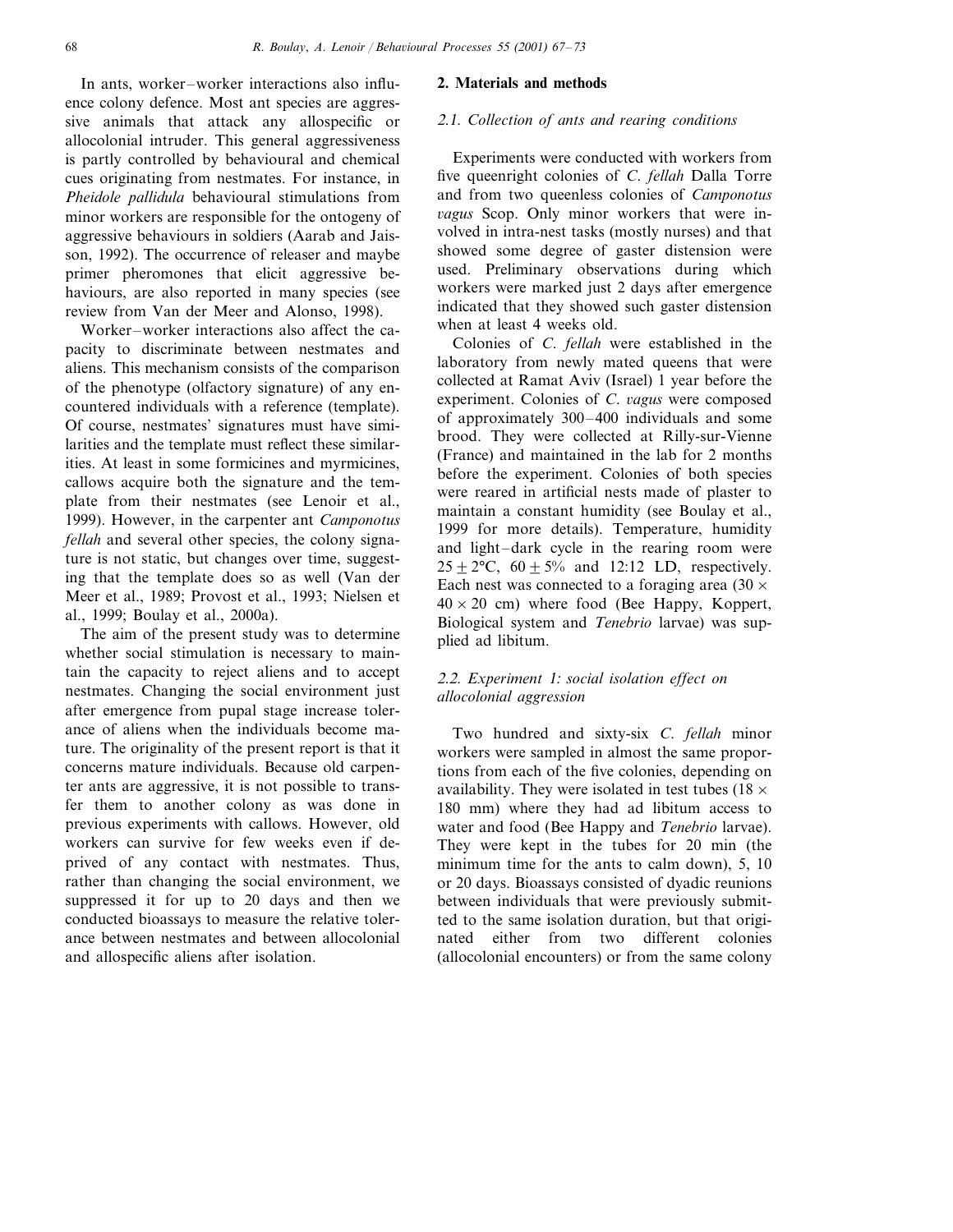(homocolonial encounters, control). The tubes were connected one to each other to let the workers enter into contact by themselves without any manipulation that could generate stress. Behavioural items were recorded for 5 min from the first interaction.

## <sup>2</sup>.3. *Experiment* 2: *social isolation effect on allospecific aggression*

Eighteen *C*. *fellah* workers and 18 *C*. *agus* workers were sampled in almost the same proportions from the five colonies and two colonies, respectively. They were isolated in test tubes as previously described for 20 min or 20 days. Then, their behaviour was recorded while they were reunited in allospecific dyads for 5 min, as described in experiment 1.

#### <sup>2</sup>.4. *Recorded behaioural items and statistics*

We recorded the frequency and duration of all interactions using a Psion organiser. In order to assess the effect of the duration of isolation on the aggression expressed in homocolonial, allocolonial and allospecific encounters we used the aggression index (A.I.) elaborated by Hefetz et al. 1996:

$$
A.I. = \frac{\sum_{i=1}^{n} A.I.i \times t_i}{T}
$$

where *T* is the total time of interaction, A.I.*i* is a factor applied to each act regarding its degree of aggressiveness: non-aggressive interactions (antennal contacts, trophallaxis and allogrooming) were scored A.I. $i = 0$ ; openings of the mandibles were scored A.I. $i = 1$ ; flexions of the abdomen with or without visible spray of formic acid were scored A.I.*i* = 2; bites were scored A.I.*i* = 3. *t*<sub>i</sub> is the duration of each interaction. The index A.I. varies from 0 (no aggression) to 3 (all interactions are bites). We also recorded the total duration of trophallaxis.

In experiment 1 we compared aggression indexes in homocolonial versus allocolonial encounters and after 20 min, 5, 10 or 20 days of isolation with multiple analyses of variance for two factors:

'type of encounter' and 'isolation duration'. Specific effects were determined by LSD post hoc tests. Total durations of trophallaxis were compared by the same statistics.

In experiment 2 we compared aggression indexes and the total duration of trophallaxis in allospecific encounters after 20 min (control) and 20 days of isolation by *t*-tests.

### **3. Results**

## 3.1. *Social isolation effect on allocolonial aggression*

In the field, *C*. *fellah* is a monogynous species that builds very widespread nests. Although the border between neighbouring nests seems to overlap, the social closure is very high. In our laboratory tests, the aggression index A.I. was significantly higher in allocolonial than in homocolonial encounters (Fig. 1, two-tailed MANOVA:  $F_{1,133} = 64.0, P < 0.001$ ). The factor 'isolation duration' also had a highly significant effect on A.I. (Fig. 1, two-tailed MANOVA:  $F_{3,133} = 4.0$ ,  $P = 0.008$ ). Moreover, there was a significant interaction between the factor 'type of encounter' (homo- vs. allocolonial) and the factor 'isolation duration' (Fig. 1, two-tailed MANOVA:  $F_{3,133} = 4.9$ ,  $P = 0.003$ ).

In homocolonial encounters, A.I. was low whatever the duration of isolation. On the contrary, A.I. in allocolonial encounters significantly decreased from  $0.56 \pm 0.10$  to  $0.10 \pm 0.03$  (LSD post hoc test,  $P < 0.001$ ). Most interactions between workers originating from different colonies and maintained for 20 min in the test tubes were threatening. However, after 20 days of social isolation A.I. between non-nestmates was as low as between nestmates (LSD post hoc test,  $P = 0.38$ ).

The total duration of trophallaxis also increased in allocolonial encounters. Both factors of 'type of encounter' and 'isolation duration' had a significant effect on the duration of trophallaxis  $(Table 1, two-tailed MANOVA, F<sub>1,133 =</sub> 19.6, P <$ 0.001; and two-tailed MANOVA,  $F_{3,133} = 18.3$ ,  $P < 0.001$ , respectively), but the interaction was not significant (two-tailed MANOVA:  $F_{3,133} = 1.4$ ,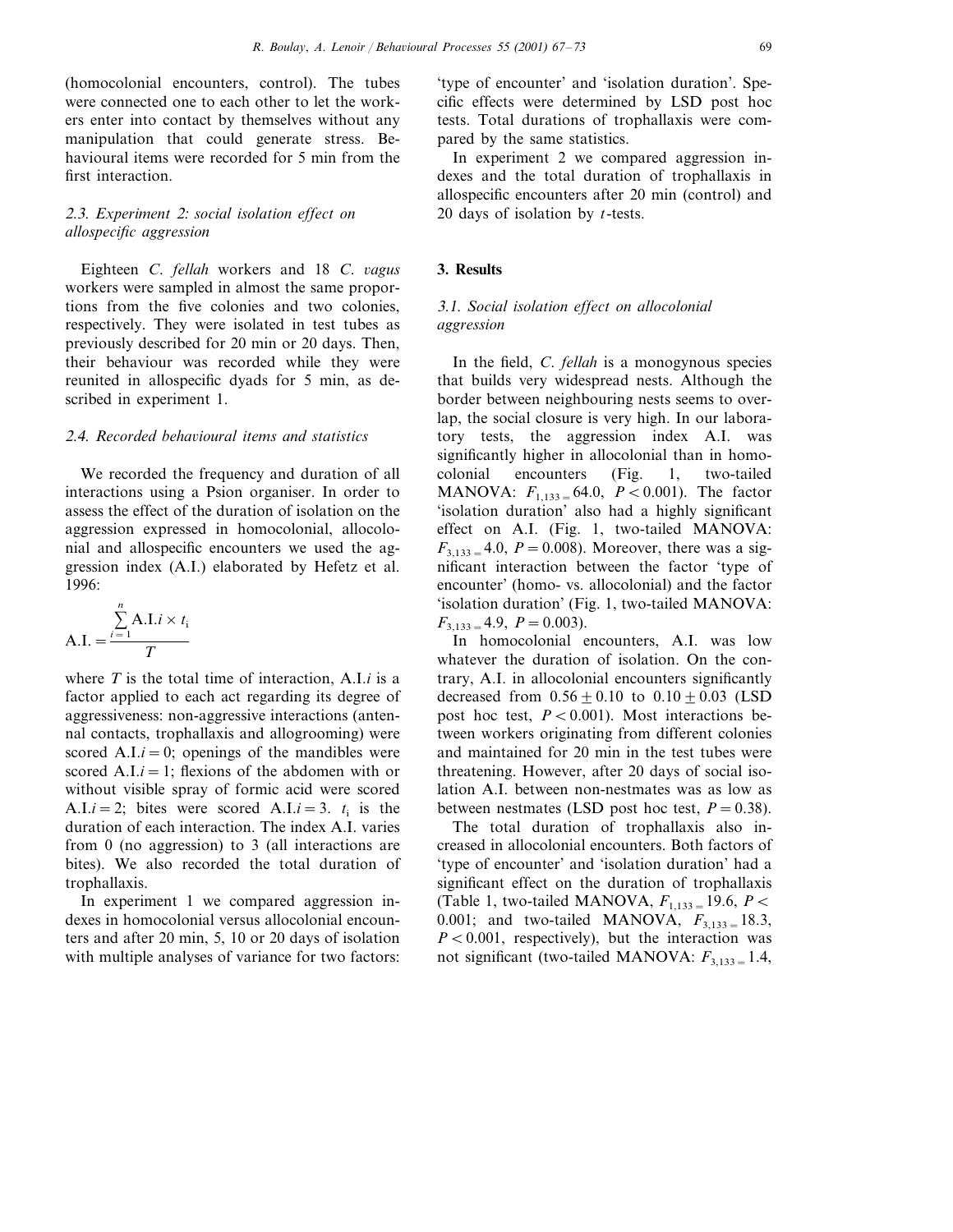$P=0.10$ ). In fact, trophallaxis between nestmates increased from  $3.00 \pm 1.22$  s after 20 min of isolation to  $133.34 + 20.29$  s (that is approx. 45 % of the total duration of the test) after 20 days of isolation. The duration of trophallaxis between non-nestmates was also very short after 20 min of isolation  $(1.71 + 0.77 s)$  and increased significantly after 20 days to  $55.50 + 9.21$  s. However, allocolonial trophallaxis remained significantly shorter than homocolonial ones.

## 3.2. *Social isolation effect on the allospecific aggression*

Encounters between workers of *C*. *fellah* and *C*. *agus* were very aggressive. The aggression indexes were higher in allospecific encounters than between allocolonial encounters (Fig. 2). A.I. was not significantly affected by the duration of isolation (*t*-test:  $t_{18} = -0.35$ ,  $P = 0.72$ ). No inter-specific trophallaxis occurred between *C*. *fellah* and *C*. *agus* whatever the duration of isolation.

#### **4. Discussion**

Our experiments showed that social isolation in mature workers leads to a specific decrease of allocolonial aggression. Two hypothetical explanations were possible. First, the impossibility of contact with the colony could have decreased the general aggressiveness of the isolated individuals. Indeed, as indicated in the introduction, worker– worker interactions stimulate aggressiveness through pheromonal or behavioural communication. However, if social isolation would affect the general aggressiveness of the individual, we would expect an effect both in allocolonial and allospecific aggression. The results of the second experiment showed that allospecific encounters are as aggressive after 20 days than after 20 min of isolation. Thus, the hypothesis of a non-specific decrease of aggressiveness appears unlikely.

The second hypothesis is that social deprivation could specifically reduce the ability to recognise and discriminate between nestmates and aliens. The nestmate recognition process depends on the social environment. In many species, both the recognition labels and the template are acquired shortly after the emergence (Carlin and Hölldobler, 1986; Errard, 1986; Carlin et al., 1987; Errard et al., 1990; Stuart, 1992). In *C*. *agus* and *C*. *pennsylanicus* callows need to have contact with foragers and nurses of their colony to express normal nestmate recognition once they are mature (Morel, 1983; Morel and Blum, 1988). Results from Myrmicinae, Formicinae (including *C*. *fellah*) and Ponerinae indicate that workers



Fig. 1. Mean aggression index ( $\pm$  S.E.M.) regarding the isolation duration in homo- (black) versus allocolonial (white) encounters. Letters indicate differences between A.I. in homocolonial encounters over the duration of isolation. Letters indicate differences in A.I. in heterocolonial encounters. Stars indicate significant differences between A.I. in homocolonial encounters and A.I. in allocolonial encounters for the respective isolation duration. Numbers between parentheses are sample sizes.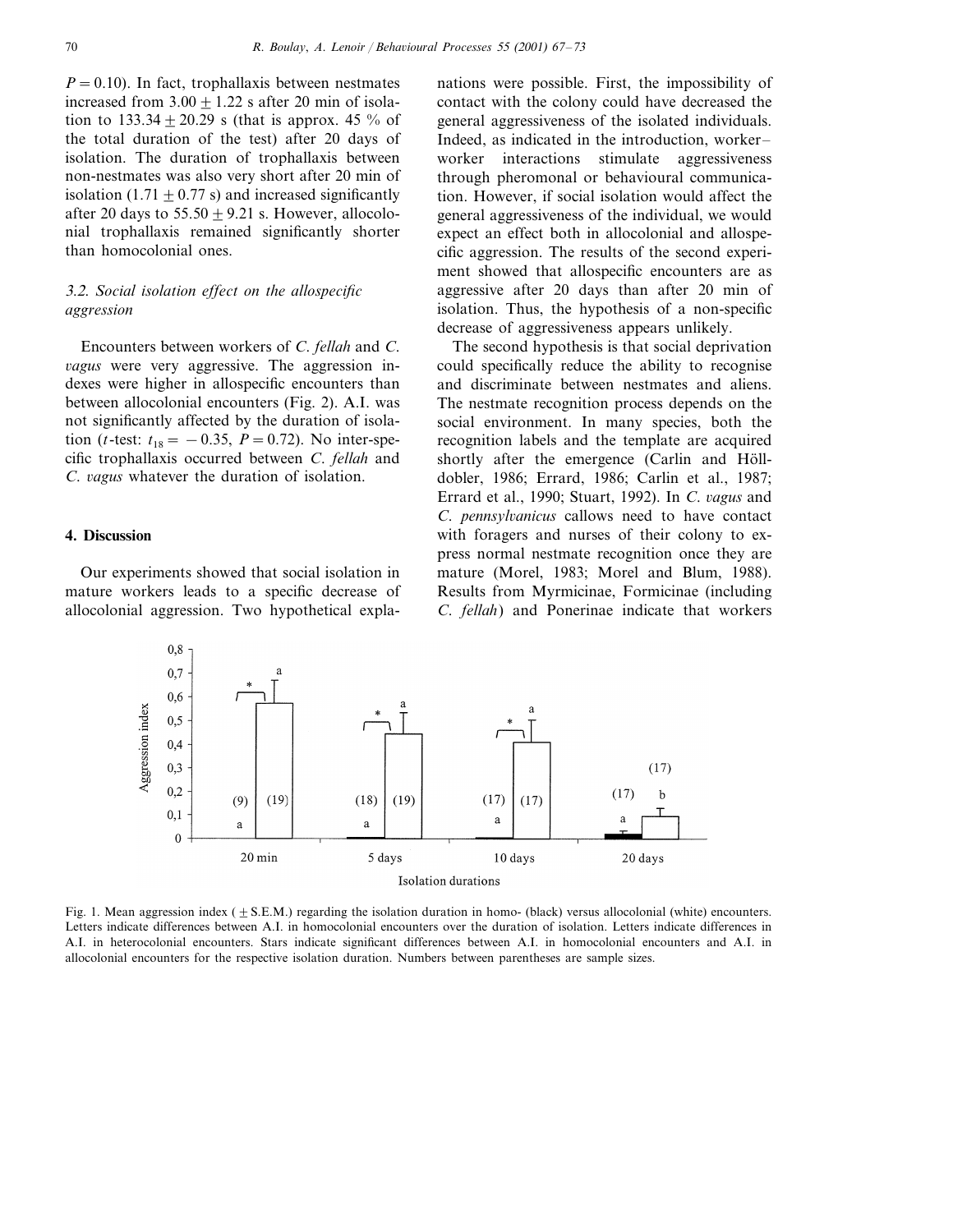Table 1

|              | Isolation duration |                  |                  |                    |
|--------------|--------------------|------------------|------------------|--------------------|
|              | 20 min (control)   | 5 days           | 10 days          | 20 days            |
| Homocolonial | $3.00 + 1.22$ a    | $76.97 + 7.09$ b | $50.70 + 9.56$ b | $133.34 + 20.29$ c |
| Allocolonial | $1.71 + 0.77$ a    | $12.95 + 7.25$ a | $46.00 + 17.8$ b | $55.50 + 9.21$ b   |
| P            | 0.946              | 0.603            | 0.031            | 0.008              |

Total duration of trophallaxis in seconds (mean  $\pm$  S.E.M.) between *C. fellah* workers in homocolonial and allocolonial dyadic encounters<sup>a</sup>

<sup>a</sup> Means followed by different letters indicate a significant difference between isolation period duration. *P* values indicate probability of significant differences between the duration of trophallaxis in both homocolonial and allocolonial isolation duration. (MANOVA followed by LSD post hoc test). Sample sizes are indicated in Fig. 1.

exchange cuticular hydrocarbons (Meskali et al., 1995; Soroker et al., 1995, 1998; Vienne et al., 1994; Boulay et al. 2000b), which are the only nestmate recognition cues so far identified in ants (Lahav et al., 1999). These exchanges of individually produced cues are responsible for the formation of a unique and homogenous colony odour. As the colony composition changes, its odour does as well and workers have to maintain social contacts in order to wear the same odour as their nestmates and to be integrated in the colony (Dahbi and Lenoir, 1998; Boulay et al., 2000a). This also suggests that workers may have to update their template continually throughout their adult life. The absence of stimulation by colonyspecific cues for 20 days could have partially erased the workers' template, leading to confusion in nestmate recognition.

Fresneau and Errard (1994) and Lenoir et al. (1999) presented two hypothetical mechanisms to explain how the template could be updated regarding its nature. First, workers' template could be their own chemical signature. Then, nestmate recognition is a comparison between the signature of other individuals and its own signature. Under this hypothetical mechanism isolated workers would be more tolerant towards allocolonial conspecifics because their chemical signatures would become more homogenous. However, at least in *C*. *fellah* the exact opposite happens, that is social isolation induces a divergence of the individual cuticular hydrocarbon profiles (Boulay et al., 2000a). The second mechanism hypothesised by these authors is based on a neural template. The olfactory characteristics of the colony are acquired shortly after emergence of a learning process (Jaisson, 1975). But, since the colony odour is not constant, the old memory must be erased or replaced by a new one, suggesting that colony characteristic learning is not limited to the precocious period but continues throughout the adult life. This system supports that workers would have to be frequently in contact with nestmates to maintain a precise neural template of the current colony odour. Our results are in agreement with this mechanism and suggest that the impossibility of maintaining contact with nestmates enlarges the neural template. After isolation, allocolonial signatures, which are slightly different, would no longer be discriminated from nestmates while



Fig. 2. Mean aggression index ( $\pm$  S.E.M.) regarding the isolation duration in allospecific encounters. There were no significant differences (*t*-test). Numbers between parentheses indicate sample sizes.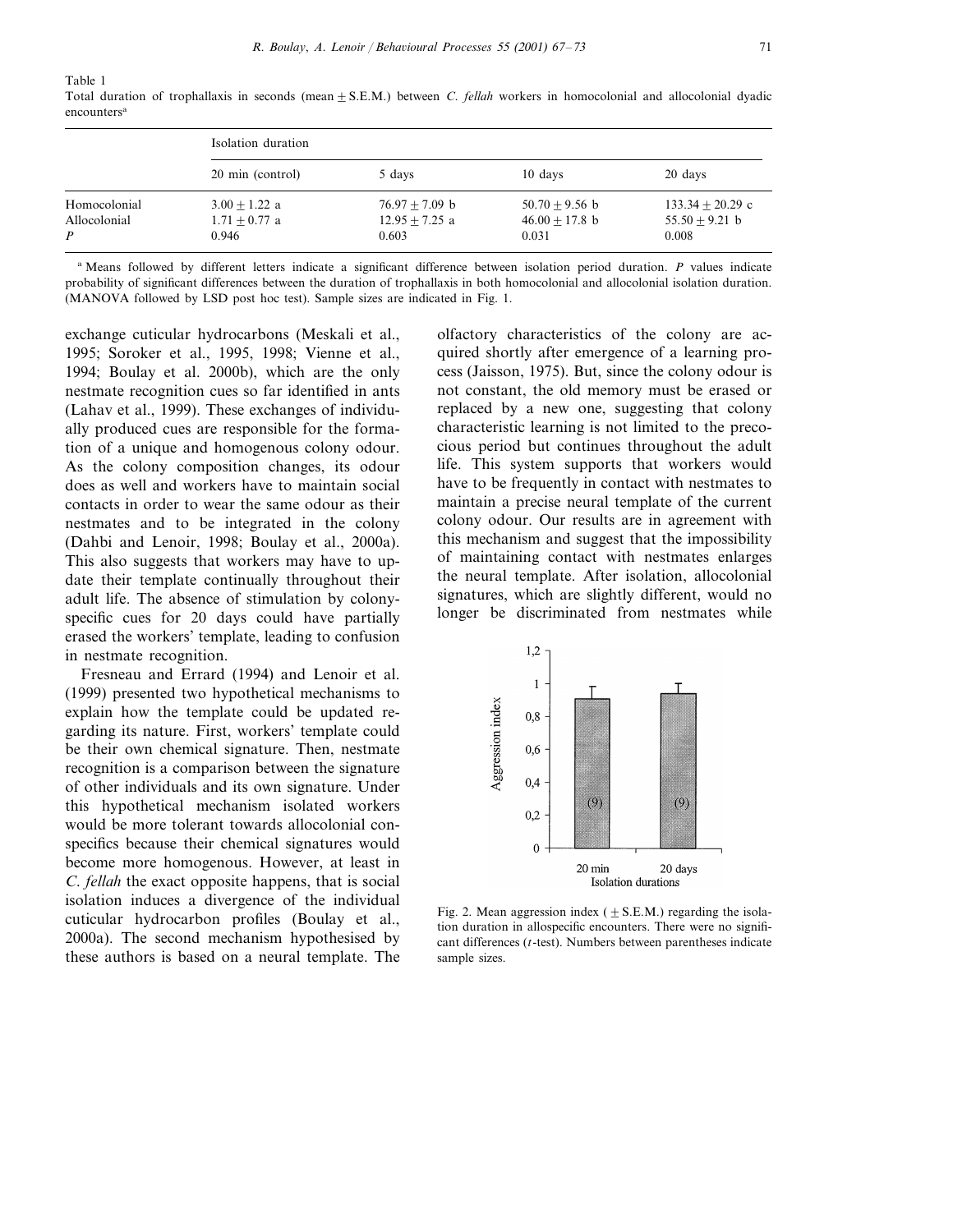completely different allospecific signatures (*C*. *agus* workers) would still be recognised.

It is noteworthy that social isolation provokes both a decrease of aggression and an increase of trophallaxis between allocolonial workers. Trophallaxis allows food and hydrocarbon transfers, but also has appeasing effects. Individuals that are aggressed sometime answer by offering trophallaxis to decrease the aggression (Bhatkar, 1979a,b; Heinze, 1996). In *C*. *fellah*, we have shown that need for trophallaxis increases after social isolation (Boulay et al., 1999, 2000a). Thus, it is possible that a reciprocal need for trophallaxis was in part responsible in reducing aggression after social isolation.

In a homocolonial context, isolation-induced trophallaxis can be inhibited by administration of octopamine. It strongly supports the idea that social isolation might induce a decrease in brain octopaminergic activity responsible for an increase of the need for trophallaxis (Boulay et al., 2000b). Though no physiological mechanism has yet been clearly proposed to explain how relevant cues are learned, octopamine agonists also improve nestmate recognition in young honeybee workers (Robinson et al., 1999). As octopamine increases learning performance in other insects (Roeder, 1999) it is likely involved in the formation of a neural nestmate recognition template. Thus, we suggest that the likely decrease of octopaminergic activity induced by social deprivation could mediate the need for trophallaxis but also lead to confusion in nestmate recognition.

In conclusion, worker–worker interactions are necessary to maintain a precise nestmate recognition level. Our results support that the template is mostly neural and has to be continually reinforced to maintain fine nestmate recognition capacities during the adult life. Although further experiments are necessary to determine the nature of these reinforcements (chemical or behavioural) emanating from nestmates, they could be mediated by an octopaminergic neural pathway. We also suggest that this and other examples of collective pattern emerging from individual interactions would be more systematically re-examined and may be integrated into the definition of eusociality.

#### **Acknowledgements**

We would like to thank Dr Linda M. Hooper-Buì and Mr Jeff Murray from the Louisiana State University and Agricultural Center for their editorial and scientific comments.

#### **References**

- Aarab, A., Jaisson, P., 1992. How to become a good ant-soldier: the effect of solicitation by minors on the development of aggressive behaviour in soldiers. Anim. Behav. 44, 593–595.
- Bhatkar, A.P., 1979a. Evidence of intercolonial food exchange in fire ants and other Myrmicinae using radioactive phosphorus. Experientia 35, 1172–1173.
- Bhatkar, A.P., 1979b. Trophallactic appeasement in ants from distant colonies. Folia Entomol. Mex. 41, 135–143.
- Boulay, R., Quagebeur, M., Godzinska, E.J., Lenoir, A., 1999. Social isolation in ants: Evidence of its impact on survivorship and behaviour in *Camponotus fellah* (Hymenoptera, Formicidae). Sociobiology 33, 111–124.
- Boulay, R., Hefetz, H., Soroker, V., Lenoir, A., 2000a. *Camponotus fellah* colony integration: worker individuality necessitates frequent hydrocarbon exchanges. Anim. Behav. 59, 1127–1133.
- Boulay, R., Soroker, V., Godzinska, E., Hefetz, A., Lenoir, A., 2000b. Octopamine reverses the isolation-induced increase in trophallaxis in the carpenter ant *Camponotus fellah*. J. Exp. Biol. 203, 513–520.
- Carlin, N.F., Hölldobler, B., 1986. The kin recognition system of carpenter ants (*Camponotus* spp.) I. Hierarchical cues in small colonies. Behav. Ecol. Sociobiol. 19, 123–134.
- Carlin, N.F., Hölldobler, B., Gladstein, D.S., 1987. The kin recognition system of carpenter ants (*Camponotus* spp.) III. Within-colony discrimination. Behav. Ecol. Sociobiol. 20, 219–227.
- Champalbert, A., Lachaud, J.P., 1990. Existence of a sensitive period during the ontogenesis of social behavior in a primitive ant. Anim. Behav. 39, 850–859.
- Cole, B.J., 1991a. Is animal behaviour chaotic? Evidence from the activity of ants. Proc. R. Soc. Lond. Ser. B Biol. Sci. 244, 253–259.
- Cole, B.J., 1991b. Short-term activity cycles in ants: generation of periodicity by worker interaction. Am. Nat. 137, 244– 259.
- Crespi, B.J., Yanega, D., 1995. The definition of eusociality. Behav. Ecol. 6, 109–115.
- Dahbi, A., Lenoir, A., 1998. Nest separation and dynamics of the Gestalt odor in the polydomous ant *Cataglyphis iberica* (Hymenoptera, Formicidae). Behavior. Ecol. Sociobiol. 42, 349–355.
- Errard, C., 1986. Role of early experience in mixed-colony odor recognition in the ants *Manica rubida* and *Formica selysi*. Ethology 72, 243–249.